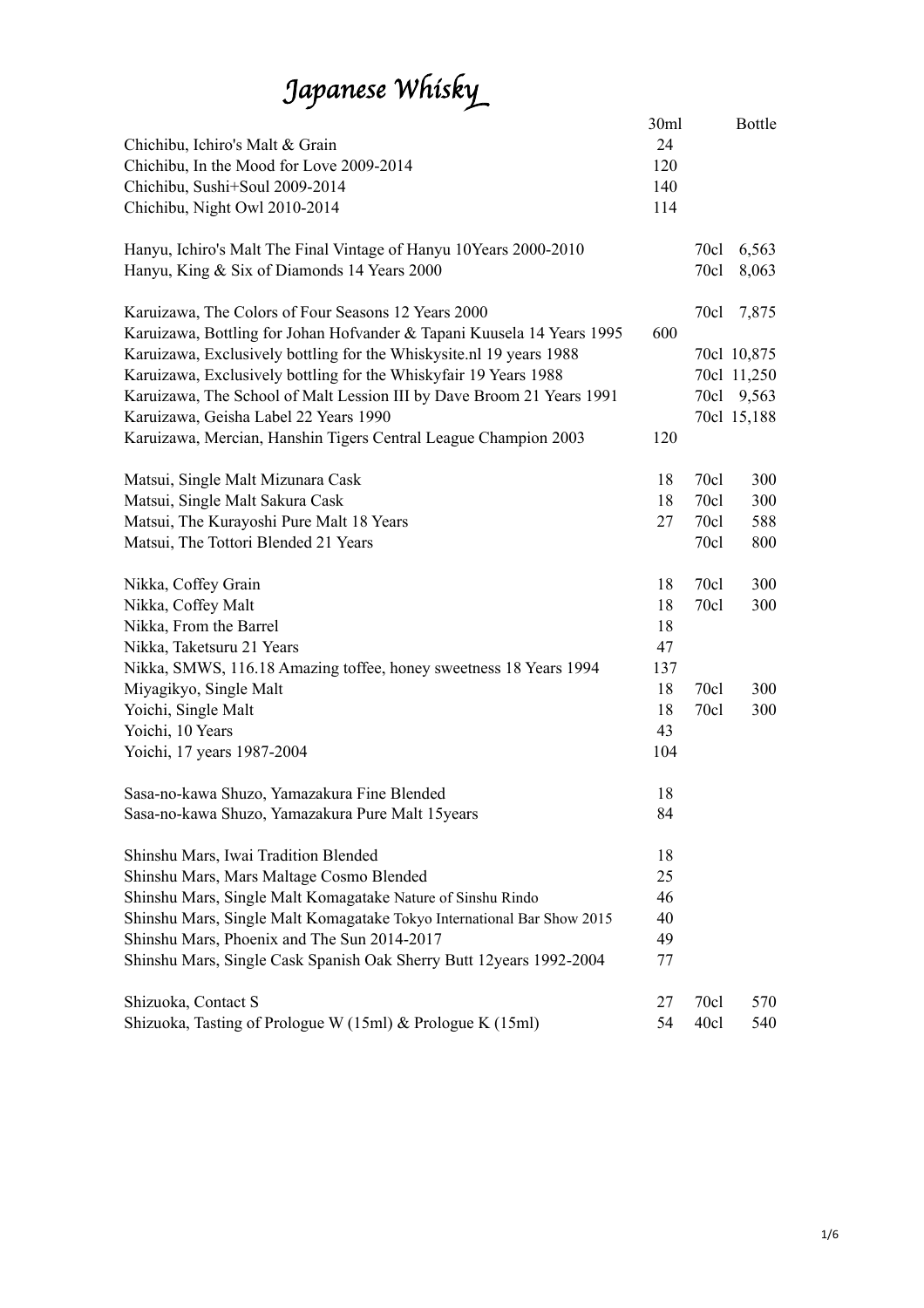## *Japanese Whisk*y

|                                                    | 30 <sub>ml</sub> |                  | <b>Bottle</b> |
|----------------------------------------------------|------------------|------------------|---------------|
| Suntory, Yamazaki 12 years                         | 32               | 70cl             | 690           |
| Suntory, Yamazaki 12 years Watami President Choice | 52               |                  |               |
| Suntory, Toki                                      | 20               | 70 <sub>cl</sub> | 290           |
| Suntory, The Essence Clean Type                    | 59               | 50 <sub>cl</sub> | 818           |
| Suntory, The Essence Rich Type                     | 59               |                  |               |
| Hakushu, 12 Years                                  | 32               | 70c1             | 690           |
| Hibiki, Japanese Harmony                           | 20               | 70 <sub>cl</sub> | 420           |
| Hibiki, 17 Years                                   | 154              | 70 <sub>cl</sub> | 2,800         |
| Togouchi, 15 Years                                 | 22               | 70c1             | 460           |
| Wakatsuru, Sun Shine 20 Years                      | 45               | 72c1             | 980           |

## S*cotch Whisk*y

| <b>Blended</b>                                                              | 30ml       |      |               |
|-----------------------------------------------------------------------------|------------|------|---------------|
| Mollusc & Medusa, Blended Malt for Three Rivers 33 Years 1980-2014          | 54         |      |               |
| <b>Grain</b><br>Cameronbridge, SMWS G4.6 18 Years, Ray Mears' Digestif 1988 | 30ml<br>35 |      |               |
| Cameronbridge, Douglas Laing's Old Particular Single Grain 28 Years 1991    | 30         | 70cl | 620           |
| Girvan, SMWS G7.6 21 years, Like summer 1992                                | 40         |      |               |
| <b>Lowland</b><br>Bladnoch, Flora & Fauna, 10 Years                         | 30ml<br>32 |      | <b>Bottle</b> |
| Rosebank, Gordon & Macphail 8 Years Connoisseurs Choice 1988                | 69         |      |               |
| <b>Highland</b><br>Ardmore, Hunter Laing 21 Years 1996-2018                 | 30ml<br>36 |      | <b>Bottle</b> |
| Blair Athol, Douglas Laing's Provenance 12 Years 2004 - 2016                | 18         | 70c1 | 300           |
| Loch Lomond Inchmoan, HNWS 2004 - 2019                                      | 31         |      |               |
| Oban, 21 years Natural Cask Strength                                        | 127        |      |               |
| Tullibardine, SMWS 28.22 19 years, Tongue-tingling wasabi wipe-out 1989     | 60         |      |               |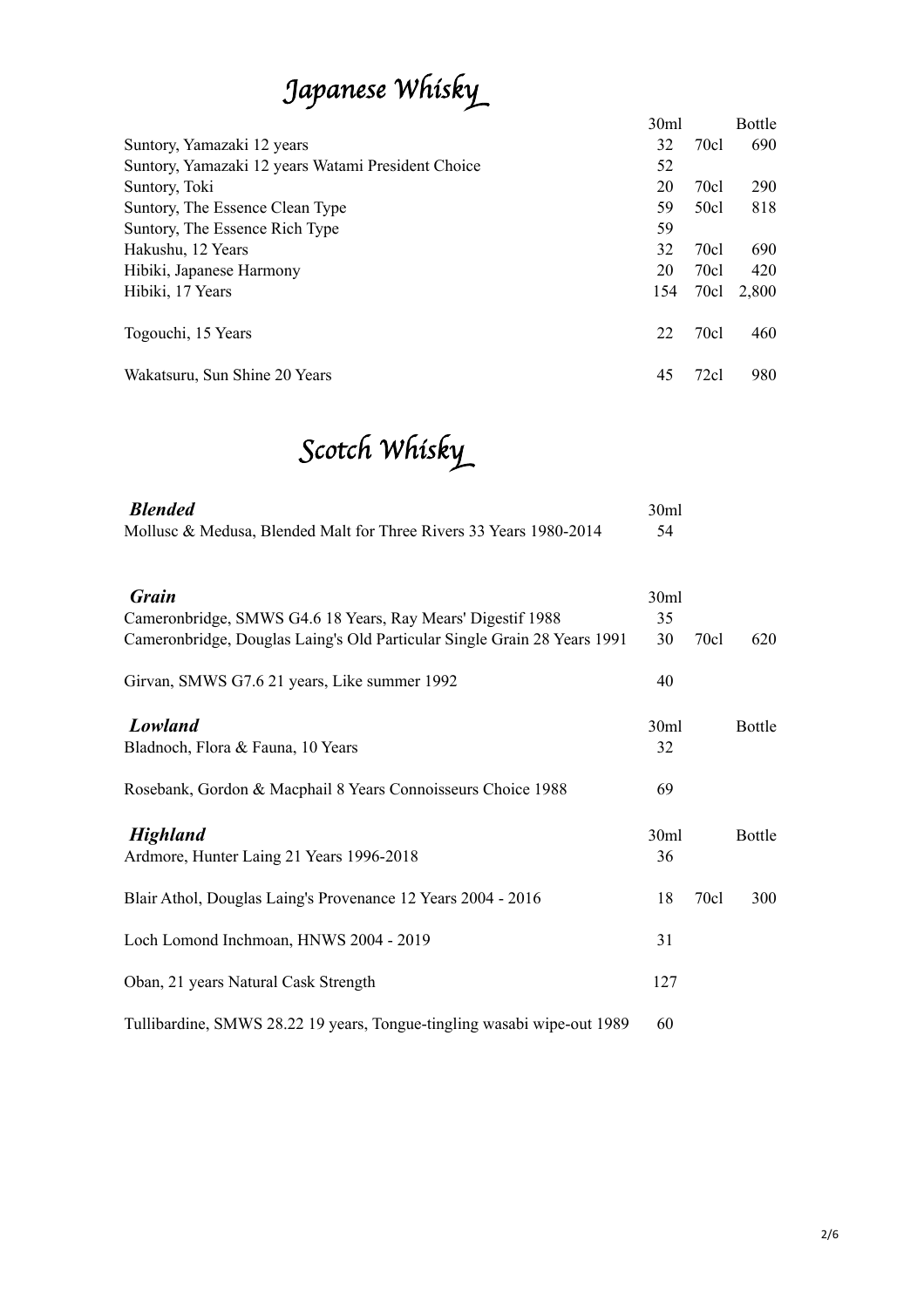# S*cotch Whisk*y

| <b>Speyside</b>                                                  | 30ml |      | Bottle |
|------------------------------------------------------------------|------|------|--------|
| Balmenach, Douglas Laing's Provenance 12 Years 2007 - 2019       | 18   |      |        |
| Banff, Gordon & Macphail 23 years Connoisseurs Choice 1974       | 101  |      |        |
| Benriach, Moscatel Cask 10 Years 2007-2018                       | 26   |      |        |
| Benriach, Oloroso Sherry Cask, 12 Years 2005-2018                | 33   |      |        |
| Benriach, Sauternes Cask 11 Years 2006-2018                      | 34   |      |        |
| Benriach, Sauternes Cask 12 Years 2006-2019                      | 36   |      |        |
| Benrinnes, Douglas Laing's Provenance 12 Years 2004 - 2017       | 18   | 70c1 | 300    |
| Benrinnes, Cadenhead 20 Years 1997 - 2018                        | 34   | 70c1 | 750    |
| Coleburn, Gordon & Macphail 23 years Connoisseurs Choice 1972    | 93   |      |        |
| Glenburgie, Silver Seal 26 years 1983                            | 75   |      |        |
| Glencraig, Gordon & Macphail 24 years Connoisseurs Choice 1970   | 83   |      |        |
| Glencraig, La Maison du Whisky 35 years Artist#3 1976            | 85   |      |        |
| Glenfarclas, SMWS 1.181 11 Years 2002                            | 31   |      |        |
| Glenfarclas, SMWS 1.4 9 Years 1974                               | 41   |      |        |
| Glenfarclas, The Family Cask 1986-2012                           | 88   |      |        |
| Glenfarclas, The Family Cask 1979-2013                           | 96   |      |        |
| Glen Keith, Archives 21 years Fishes of Samoa 1992               | 43   |      |        |
| Glen Moray, Douglas Laing's Provenance 12 Years 2004 - 2017      | 18   |      |        |
| Linkwood, Maltbarn 16 years 1998                                 | 38   |      |        |
| Linkwood, Rare Malt Selections 26 years 1975                     | 88   |      |        |
| Macallan, Edition No.6                                           | 34   |      |        |
| Miltonduff, Maltbarn 25 years 1989                               | 49   |      |        |
| Mortlach, Flora & Fauna, 16 Years                                | 35   |      |        |
| Strathisla, Gordon & Macphail 21 years                           | 58   |      |        |
| Strathmill, Hunter Laing The First Editions 21 Years 1996 - 2018 | 27   | 70c1 | 480    |
| Tomintoul, Dràm Mòr, 15 Years                                    | 30   | 70c1 | 600    |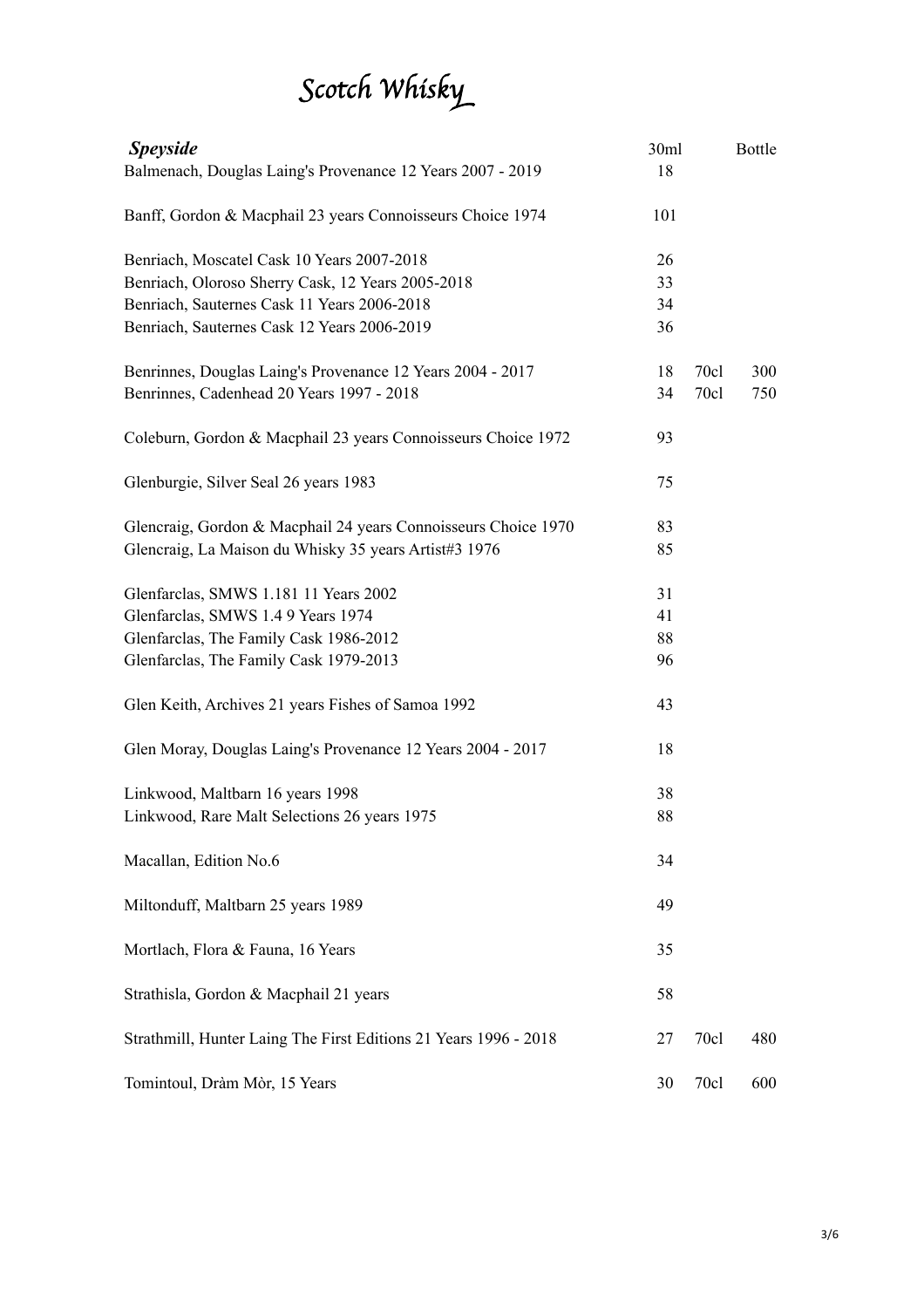# S*cotch Whisk*y

| <i>Islay</i><br>Ardbeg, Douglas Laing 21 Years Old Particular 1992<br>Ardbeg, Silver Seal 25 Years 1976                                                                                                              | 30ml<br>138<br>136     |                      | <b>Bottle</b>     |
|----------------------------------------------------------------------------------------------------------------------------------------------------------------------------------------------------------------------|------------------------|----------------------|-------------------|
| Bunnahabhain, Douglas Laing's Single Minded 8 Years<br>Bunnahabhain, Duncan Taylor The Octave 21 Years 1991-2013<br>Bunnahabhain, Tempelritter 32 years 1968<br>Bunnahabhain, Maltbarn 40 years 1974                 | 18<br>45<br>118<br>140 | 70cl<br>70c1         | 300<br>1,200      |
| Bowmore, Silver Seal 16 years First Bottling 1985<br>Bowmore, 14 years Three Rivers 2000<br>Bowmore, 17 years Three Rivers 1995                                                                                      | 57<br>62<br>65         |                      |                   |
| Caol Ila, Dràm Mòr Cask Strength, 6 Years<br>Caol Ila, Signatory Vintage, 2013-2021<br>Caol Ila, Artist Collective, 10 Years 2010-2021                                                                               | 24<br>18<br>29         | 70c1<br>70c1<br>70c1 | 460<br>318<br>580 |
| Lagavulin, Sansibar, Islay Malt 8 Years Single Cask                                                                                                                                                                  | 31                     | 70cl                 | 645               |
| Laphroaig, Instrumental Solo Selection 1997-2016                                                                                                                                                                     | 66                     |                      |                   |
| Port Ellen, Gordon & Macphail Connoisseurs Choice 1980-1997<br>Port Ellen, Maltbarn 29 years 1983                                                                                                                    | 128<br>190             |                      |                   |
| <b>Islands</b><br>Highland Park, Silver Seal Non Chill Filtered 13 Years 1990<br>Highland Park, SMWS 4.136 A pin-ball machine 13 Years 1995<br>Highland Park, SMWS 4.190 Big boys smoking in the sauna 22 Years 1991 | 30ml<br>49<br>59<br>47 |                      |                   |
| Orkney, Reserve Casks 12 Years 2006-2019                                                                                                                                                                             | 22                     |                      |                   |
| Scapa, SMWS 17.30 9 Years<br>Scapa, Gordon & Macphail 14 Years 2005-2019                                                                                                                                             | 36<br>22               |                      |                   |
| Talisker, HNWS 10 Years 2011-2021                                                                                                                                                                                    | 35                     | 70c1                 | 810               |
| French Rye Whisky                                                                                                                                                                                                    |                        |                      |                   |
| Domaine des Hautes Glaces, Vulson Old Rhino Rye Whisky                                                                                                                                                               | 30ml<br>18             |                      |                   |

T*aiwanese Whisk*y

30ml Kavalan, Solist Sherry Cask 26 70cl 520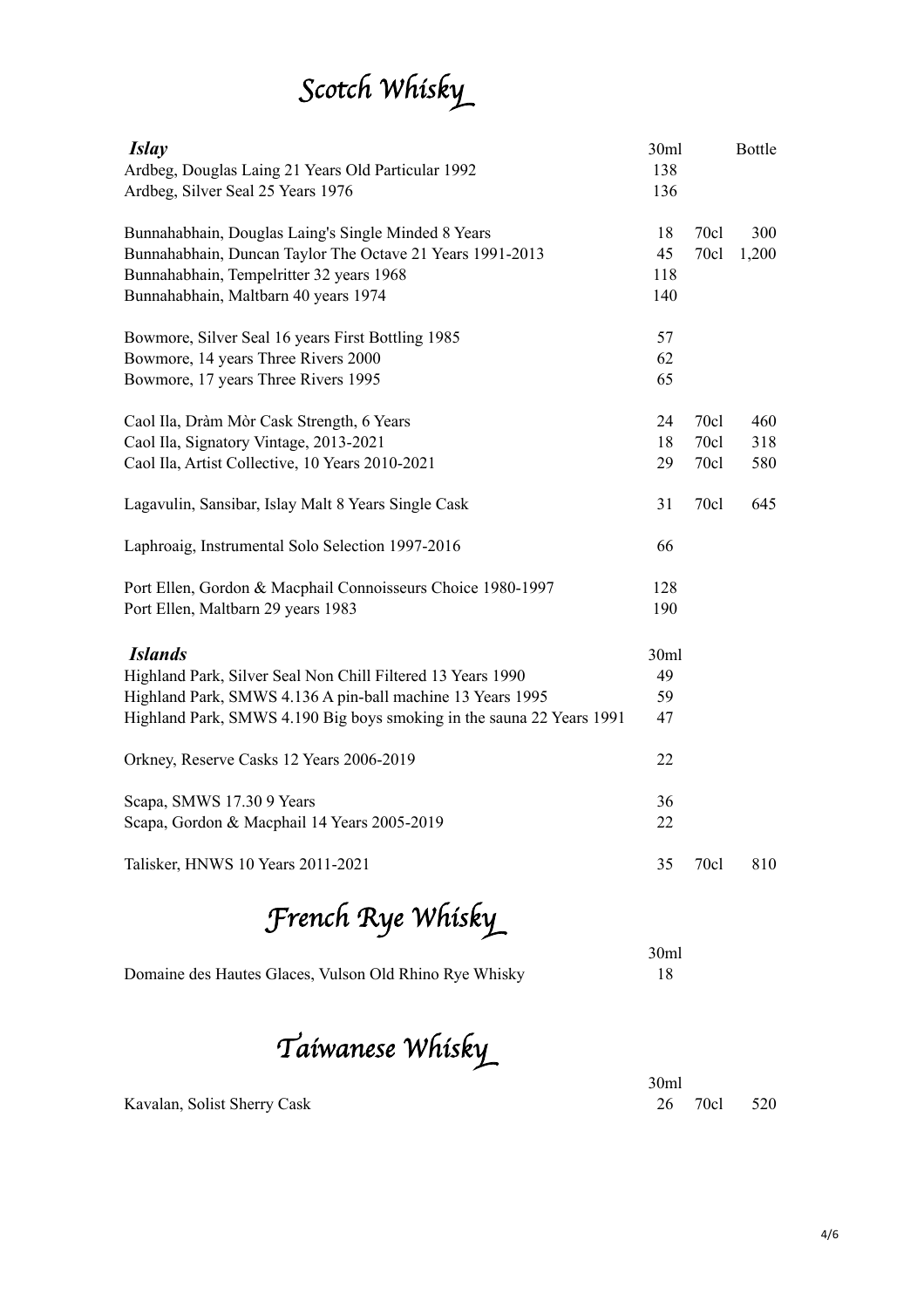#### C*ognac*

| Alain Chadutaud, Cognac VSOP Pass' ange                     | 30 <sub>ml</sub><br>18 |      | <b>Bottle</b> |
|-------------------------------------------------------------|------------------------|------|---------------|
| Frapin, Cognac Grand Champagne Millésime 1988, 25 ans d'âge | 29                     |      |               |
| Frapin, Cognac Grand Champagne Millésime 1992, 26 ans d'âge | 30                     | 70cl | 580           |
| Park, Cognac Borderies Mizunara 10 Years                    | 18                     |      |               |
| Park, Cognac Vieille Fine Champagne Cigar Blend             | 24                     |      |               |
| Park, Cognac Grand Champagne Extra                          | 32                     |      |               |
| Tesseron, Cognac Lot N° 90 X.O Ovation                      | 18                     |      |               |

### A*rmagnac*

|                                                                                                   | 30ml     |      | Bottle |
|---------------------------------------------------------------------------------------------------|----------|------|--------|
| Château de Léberon, Armagnac Brut de Fût 1998                                                     | 33       |      |        |
| Château de Pellehaut, Armagnac Tenareze 1974                                                      | 39       |      |        |
| De Castelfort, Bas Armagnac 1977                                                                  | 30       |      |        |
| De Castelfort, Bas Armagnac 1966                                                                  | 42       |      |        |
| Delord, Vieil Armagnac 1981                                                                       | 29       |      |        |
| Delord, Vieil Armagnac 1970                                                                       | 42       |      |        |
| Domaine Boingnères, Bas Armagnac Folle Blanche 2001                                               | 28       |      |        |
| Domaine de Jaurrey, Laberdolive Bas Armagnac 1979                                                 | 54       |      |        |
| Domaine Ognoas, Bas Armagnac 1968                                                                 | 45       |      |        |
| Gelas, Michel Firino Martell Bas Armagnac Ugni Blanc Single Cask 1982                             | 38       |      |        |
| Gelas, Michel Firino Martell Bas Armagnac Ugni Blanc Single Cask 1972<br>Gelas, Bas Armagnac 1969 | 40<br>41 | 70c1 | 803    |
| Laubade, Bas Armagnac 1985                                                                        | 28       |      |        |

B*rand*y

Five X.P. (Germany)

 $\begin{array}{c} 30 \text{ml} \\ 18 \end{array}$